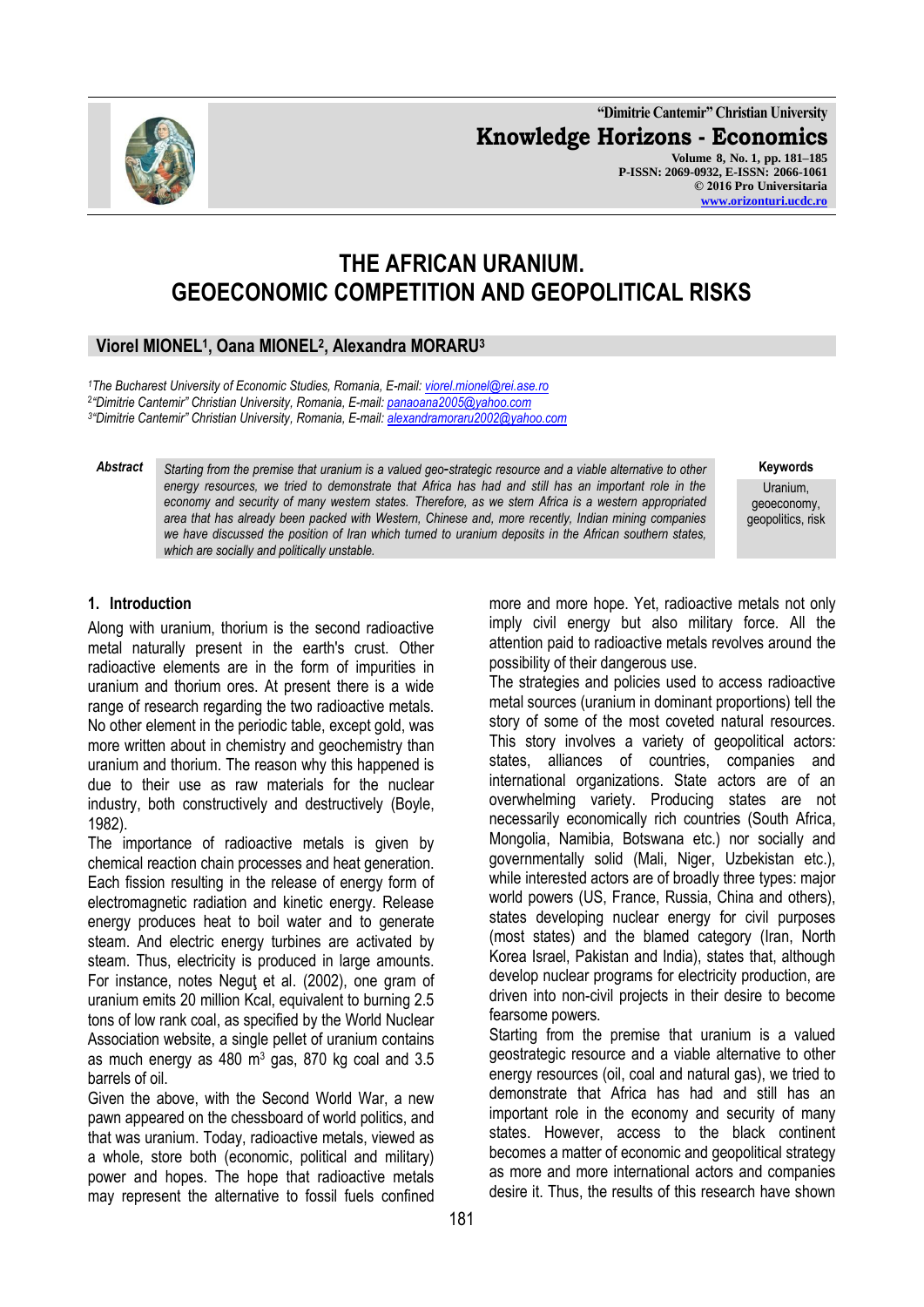that Africa remains trapped in its relationship with the former Western colonial metropolises, but this changes the unidirectional old trade relations Africa-West as China, India, Japan and perhaps Iran step in increasingly active in the exploration of uranium reserves.

# **2. Research methodology**

The African uranium analysis in terms of economic competition and geopolitical risks methodology is structured so as to answer the following questions: (1) who are the main actors on the international state reserves, production and consumption of uranium?; (2) how rich is Africa and African states that are holding proved reserves?; (3) which are and what is the profile of mining companies?; (4) why is uranium so desirable? (5) and, last but not least, what geopolitical risks does uranium involve in terms of the geoeconomic competition for access to African resources?

Reading the literature in various fields of study represented the first part of our research. At this stage the reserves, the production and, to a lesser extent, the consumption of uranium was highlighted, therefore underlining the economic importance of this radioactive metal. Obviously, for an accurate understanding of the specific events in the field we used statistics, with an emphasis on the wealthiest states in this regard. Finally, we conducted a critical analysis of the history and recent events related to access to uranium reserves in Africa, where we can notice geopolitical games related to uranium mining, the role of former colonial metropolis, the incisiveness of new state actors and the companies' portfolios. Geoeconomic and geopolitical events were correlated with the reserves, production and socio-political situation in Africa.

#### **3. Research data: reserves, production and consumption**

Radioactive metals are extremely popular, mainly due to their energetic power and their main use is in electricity production. Their geographical distribution is an important economic issue. There are only a few countries which own much of their global reserves and production.

Global uranium reserves are viewed differently depending on several technical issues. Classification of reserves is made after a default scheme, which is based on geological certainties and on the operating cost. According to a report by the OECD Nuclear Energy Agency, uranium reserves are divided into two categories of cost: safe exploitable reserves at a small cost of under USD 130/kg of uranium, and safe exploitable reserves at a great cost, up to USD 260/kg uranium. The proven reserves of uranium exploited at low cost are 5.9 million tons of metallic uranium and those exploited at a great cost are 7.6 million tons of metallic uranium. In terms of uranium demand in 2012, the identified reserves are sufficient to cover the consumption of nuclear power plants for a period of 120 years.

Unlike coal, oil and natural gas, uranium reserves recorded a balanced geographical distribution in relation to the two hemispheres overall (North and South, about 50% - 50%). By far the most important state is Australia (29%). Another rich area is the Commonwealth of Independent States (CIS), and it is concentrated in countries such as Kazakhstan, Russia, Uzbekistan and Ukraine which include 25% of the total (table 1).

Europe is among the poorest geographic regions, its total reserves (excluding Russia and Ukraine) amounts to less than 1% of the total. On the opposite side there are not only Australia but also Asia, Africa and North America. In Asia, except CIS countries, there are two large countries: China (3%) and Mongolia (2%). Africa polarizes the largest amount of uranium deposits stationed in its southern half: South Africa, Namibia, Botswana and Tanzania.

|                  |  |  |  |  | Tabel 1. The main countries with proved reserves of |
|------------------|--|--|--|--|-----------------------------------------------------|
| uranium $(2013)$ |  |  |  |  |                                                     |

| No.                    | Country      | Cost categories                                                           |                                  |  |  |  |
|------------------------|--------------|---------------------------------------------------------------------------|----------------------------------|--|--|--|
|                        |              | <usd 130="" kgu<="" th=""><th><usd 260="" kgu<="" th=""></usd></th></usd> | <usd 260="" kgu<="" th=""></usd> |  |  |  |
| 1.                     | Australia    | 1.706.100                                                                 | 1.798.300                        |  |  |  |
| 2.                     | Kazahstan    | 679.300                                                                   | 875.500                          |  |  |  |
| 3.                     | Russia       | 505.900                                                                   | 689.200                          |  |  |  |
| 4.                     | Canada       | 493.900                                                                   | 650.500                          |  |  |  |
| 5.                     | Niger        | 404.900                                                                   | 404.900                          |  |  |  |
| 6.                     | Namibia      | 382.800                                                                   | 455.600                          |  |  |  |
| 7.                     | South Africa | 338.100                                                                   | 450.800                          |  |  |  |
| 8.                     | Brazil       | 276.100                                                                   | 276.100                          |  |  |  |
| 9.                     | USA          | 207.400                                                                   | 472.100                          |  |  |  |
| 10.                    | China        | 199.100                                                                   | 199.100                          |  |  |  |
| -<br>.<br>$\mathbf{A}$ |              |                                                                           |                                  |  |  |  |

**Source:** *OECD Nuclear Energy Agency*

The American continent gathers more than 17% of the world reserves, but there is higher polarization. Only three countries (Canada, Brazil and the United States) take over almost all safe reserves, and only very small quantities are concentrated in Peru, Argentina and Mexico.

World production of uranium is performed in only 21 countries. However, production in Germany, France and Hungary is in very small quantities and it is mainly due to mining activity decontamination. The total production in 2012 amounted at 58.816 tons in metallic uranium. Kazakhstan surpassed Canada in 2009 and remains the world's largest producer of uranium, accounting for over 36% of the total. Production is highly polarized, so that the top five countries account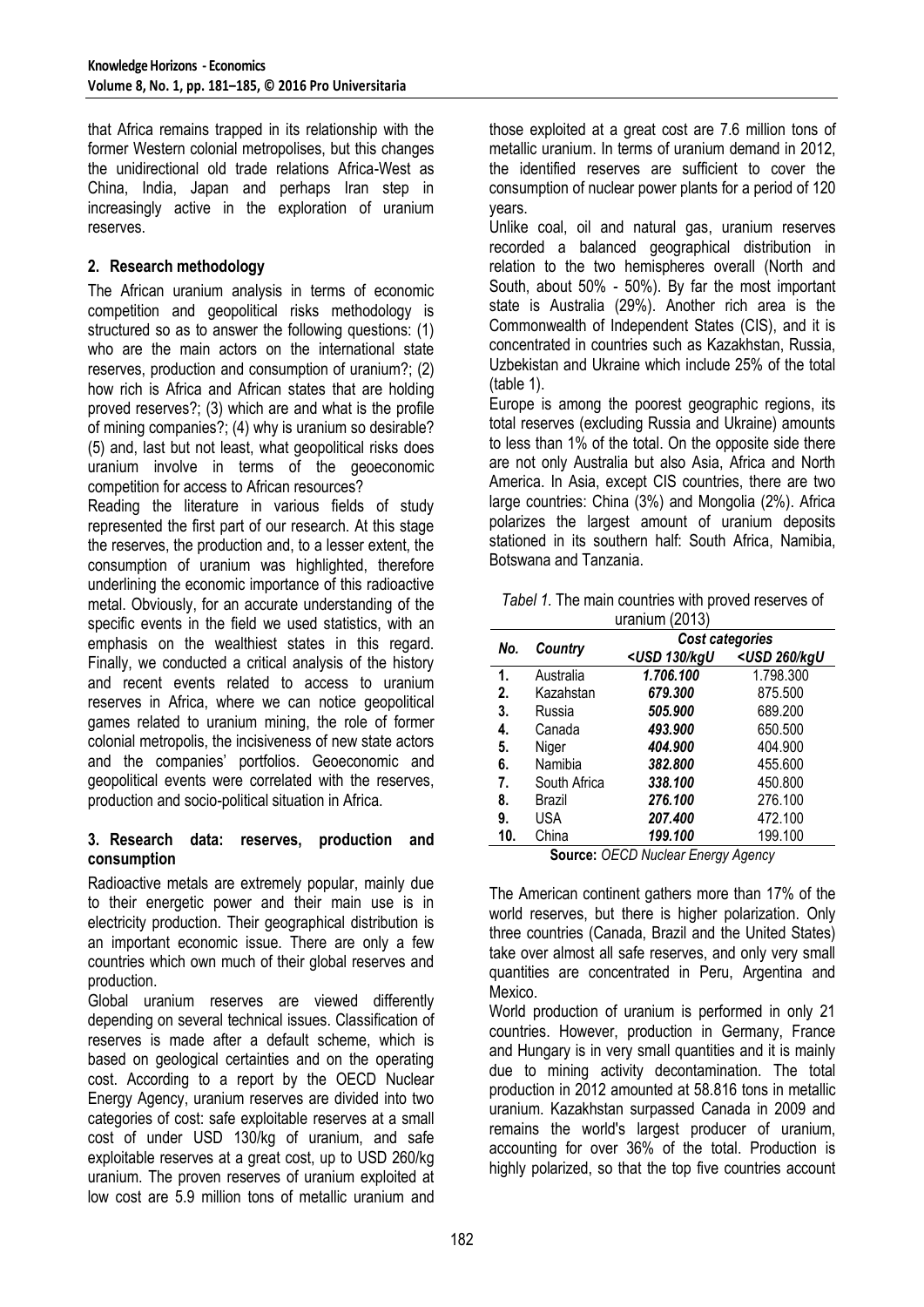for almost 80% and the top ten countries accounting production means almost 95% of the total amount.

The scarcity of reserves, the low production cost and the need for uranium as a suitable energy source turn it into one of the most strategic global resources, which is observable in its extraordinary production polarization. An irrefutable proof of global importance is given to this radioactive metal by its producing companies. In Kazakhstan, nearly 70% of production is conducted by state companies, while in Russia, Niger, Ukraine, China, France, Germany, India and Pakistan, the state is the main actor in the production process.

*Tabel 2.* The main countries producing uranium (2012)

| No. | Country    | Production<br>(tons) | % of the<br>total |
|-----|------------|----------------------|-------------------|
| 1.  | Kazakhstan | 21.240               | 36,11             |
| 2.  | Canada     | 8.998                | 15,29             |
| 3.  | Australia  | 7.009                | 11,91             |
| 4.  | Niger      | 4.822                | 8,19              |
| 5.  | Namibia    | 4.653                | 7.91              |

**Source:** *OECD Nuclear Energy Agency*

Uranium consumption is closely related to power generation in nuclear power plants. Therefore, the countries that produce the largest amount of electricity in nuclear power are those which need more uranium. As, in many states, its production does not meet consumption needs, the need for imports is high. The most important demands of uranium for power plants are in the United States, France, China, Russia, Ukraine and Germany. The United States is by far the largest consumer, as its total consumption amounts to nearly 20.000 tons annually. France, the second largest consumer of uranium which also produces nuclear energy, is far from the US, but consumer demand is entirely imported. Other countries that base their production of electricity on imported uranium only are South Korea, Germany, Sweden, Spain, UK and Japan (OECD Nuclear Energy Agency, 2014).

## **4. The geoeconomic and geopolitical analysis of African uranium**

# *4.1. Historical facts*

Africa is as rich in uranium as Central Asia, noting that its reserves are not as concentrated as the Central Asian area. The best phrase to describe the relationship of the two key issues (this subsection) with the world, "uranium" and "Africa", was given by Gabrielle Hecht. It states that '«Uranium» is as underspecified technologically, as «Africa» is politically "(Hecht, 2012: 3). The claims were based on the fact that Africa has been and remains the main source of fuel for nuclear weapons and nuclear reactors worldwide, and examples in this regard are not hard to find. The author reminds us that the first atomic bomb ever launched, the one in Hiroshima, was made with uranium extracted from the mines Belgian Congo (Democratic Republic of Congo today). Hecht says that each year of the Cold War, between 20% and 50% of the uranium consumed in the West came from African countries: Congo, Niger, South Africa, Gabon, Namibia and Madagascar.

Throughout history, one way or another, Africa has remained linked to former Western metropolises. Colonialism remained an invisible anchor within geopolitical relations between Africa and the West. The British nuclear program has exploited colonial ties with South Africa, with the UK turning a blind eye to the injustices imposed by the apartheid system in exchange for access to rich uranium reserves of South Africa or, as Hecht scored well (2012), 'the defense of the West' legitimized apartheid in South Africa. Great Britain's neighbor and also rival, France, could not to develop nuclear weapons without extracting uranium from its former colonies, particularly from Nigeria and Gabon (Profant, 2010).

# *4.2. The geo-economic and geopolitical competition for uranium*

But the present is not entirely dedicated to the relationship between the West and Africa, as China, India and even Japan are increasingly interested in African uranium. Until recently, India's trade relations with Africa were limited to just two countries: Nigeria oil and coal South Africa. But to keep up with the other two Asian countries (China and Japan) in the race for securing the supply of uranium for nuclear power, India started to be concerned with producing countries. Over the last few decades India's energy ties have spread to other parts of Africa, especially as the government wants 25% of the country energy to be obtained from nuclear power by 2050. Since 2008, when India was allowed to have trade relations with uranium producing countries, it has sought to do business with African countries. Because of its military nuclear program India has suffered due to the fact that Nuclear Suppliers Group (NSG) (figure 1), which cares for nuclear nonproliferation, agreed not to develop commercial relations based on uranium or nuclear fuel with India. After the signing of several cooperation agreements with the US, France, Russia and Kazakhstan and other countries supplying uranium began to cooperate with India. The first contract for the exploration and exploitation which an Indian mining company has ever concluded outside was in 2007, so one year before thawing relations with Suppliers Group Uranium, and it was received with great enthusiasm by the Hindu press. The Hindu newspaper noted that India will have access to a huge deposit of uranium in Niger that will provide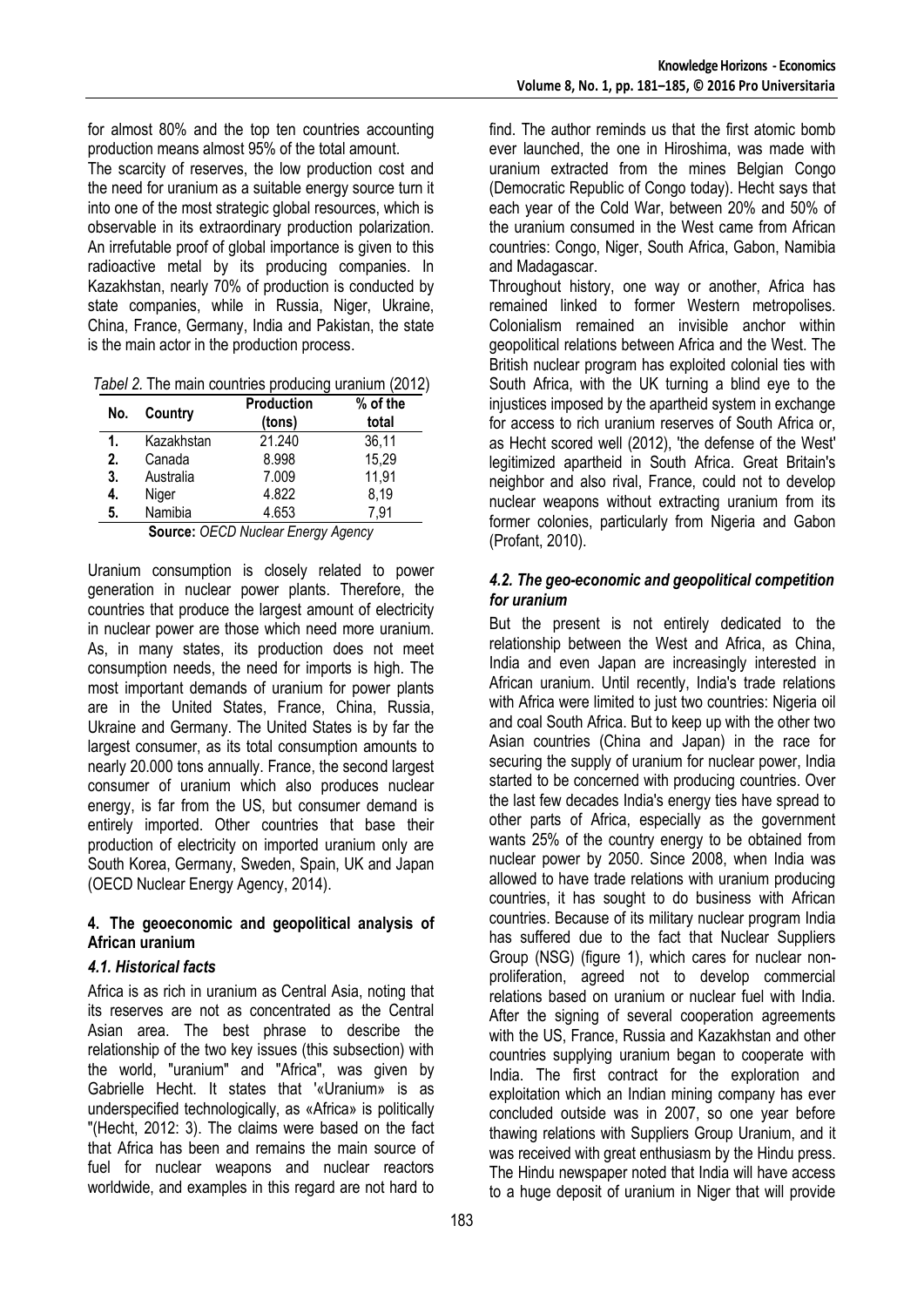coverage "for the next 1000 years" (Bagle 2007). Subsequently, India has won a victory in the fight to obtain uranium form African countries. It has signed economic agreements, for the development of the Namibian nuclear energy industry and for the purchase of uranium from Namibia (Pistilli 2009). Thus, India has managed to enter the area of two of the richest countries in the world in this field.

*Picture 1.* Nuclear Suppliers Group - NSG



On the other hand, another Asian country with high needs of uranium which has penetrated deep into Africa is China. Environmental pressure, given the unprecedented level of pollution in China caused by massive coal burning, forced the authorities to develop the nuclear power industry. For decades China has invested in nuclear energy and the direct access to worldwide sources of supply has driven it to look more insistently to Central Asia and Africa. Chinese companies conducted exploration in Niger, Namibia and Zimbabwe, and the continuous replacement of France by China in the economic field has led some commentators to assert that *Francafrica* is on its way, and its place is being taken *Chinafrica* (Tourré, 2012).

However, in mining, China and India are facing and competing with the economic interests of Australia, France and Britain whose companies have taken deep root in the African soil and are very strong with their impressive portfolios. In addition, Australia is one of the major economic and political players in the uranium market. For example, to name but two examples, Paladin Energy and Mantra Resources develop projects in countries such as Namibia, Malawi, Niger and Tanzania. The French company Areva, one of the largest companies in the field of uranium, has several projects in Namibia, Gabon, Central African Republic and Niger. In Niger and Gabon the presence of the French company has a history of over 50 years. Similarly, the UK, with its company Rio Tinto Group attests a long-lasting presence in Namibia and Guinea. Western companies operate some of the most productive uranium deposits in the world: SOMAIR and COMINAK (Niger) operated by Areva, Langer Heinrich (Namibia) which is 100% in the possession of Paladin Energy and Rossing (Namibia) in the exploitation company Rio Tinto.

Mali and Niger are lying on quicksand as Tuareg rebels and Islamic extremists, being in a constant state of tension, create havoc among governments and companies producing uranium. Niger, the world's fourth largest producer of uranium, has known several tension stages between the two sides, as Tuareg rebels are dissatisfied with the benefits of mining in their areas. On the other hand, there are frequent coups in Mali, the last being in 2012. Such events can easily spread into neighboring Niger, which is equally divided between Muslims and Tuareg extremists.

Iran, Saudi Arabia's main rival in the battle for supremacy in the Islamic area, is interested in West African uranium. President Mahmoud Ahmadinejad visited former Niger, Benin and Ghana, and the last few years have been interpreted by the overseas press (Gladstone, 2013) as enrolling in this direction to ensure access to West African uranium. However, this Western appropriated area has already been packed with Western, Chinese and, more recently, Indian companies. Therefore, Iran attention moved to preempt such deposits in the southern states, which are socially and politically unstable. In these circumstances, the tabloid Daily Mail noted that even Zimbabwe and Iran had signed a secret agreement in this respect, and thousands of tons of uranium should take the path to Iran where it is to be enriched for its controversial nuclear program.

#### **5. Final assessments**

Africa is rich in uranium reserves and they are not very concentrated as in other geographical areas. This implies that several African countries have significant amounts of uranium, which places them in the sphere of interest of certain states and certain mining companies.

History proves that African uranium remains in a somewhat captive relationship with former Western metropolises, since Western nuclear programs were based on the exploitation of uranium mines from African states. Even if until recently trade partnerships were dictated by the relationship Africa and the West, and only a few Asian countries were active in African mining, this changes the picture as companies from China, India, Japan and possibly Iran increasingly become active in the exploration and exploitation of African uranium.

Thus, it can be concluded that African uranium, does not only represent competition and geo-economic interests for hoarding reserves, but also a lot of geopolitical risks. The most pressing risks hanging over